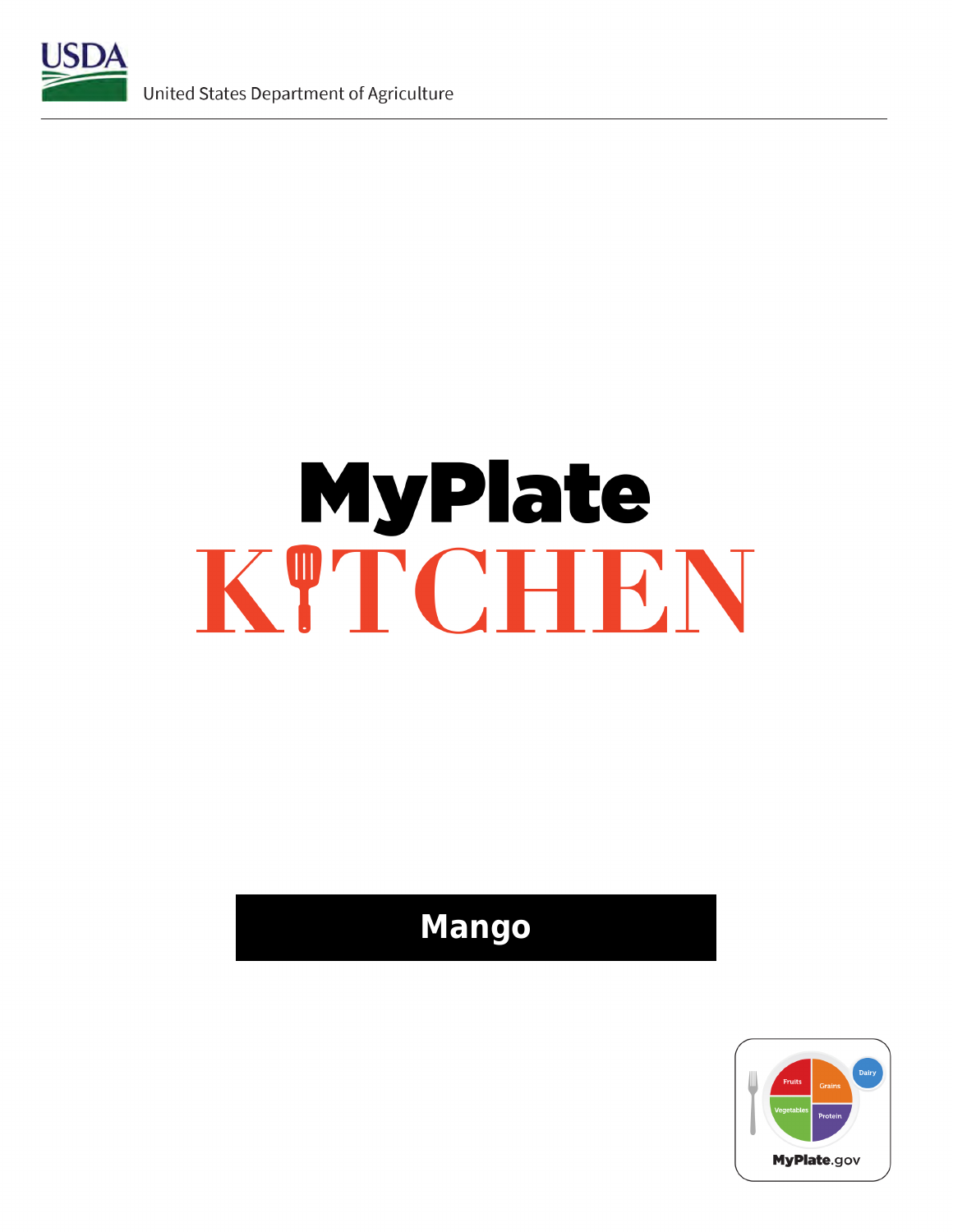# **Table of Contents**

| Tropical Morning Treat manufacture and the contract of the contract of the contract of the contract of the contract of the contract of the contract of the contract of the contract of the contract of the contract of the con |  |
|--------------------------------------------------------------------------------------------------------------------------------------------------------------------------------------------------------------------------------|--|
| Tropical Overnight Oatmeal manufactured and a state of the 13                                                                                                                                                                  |  |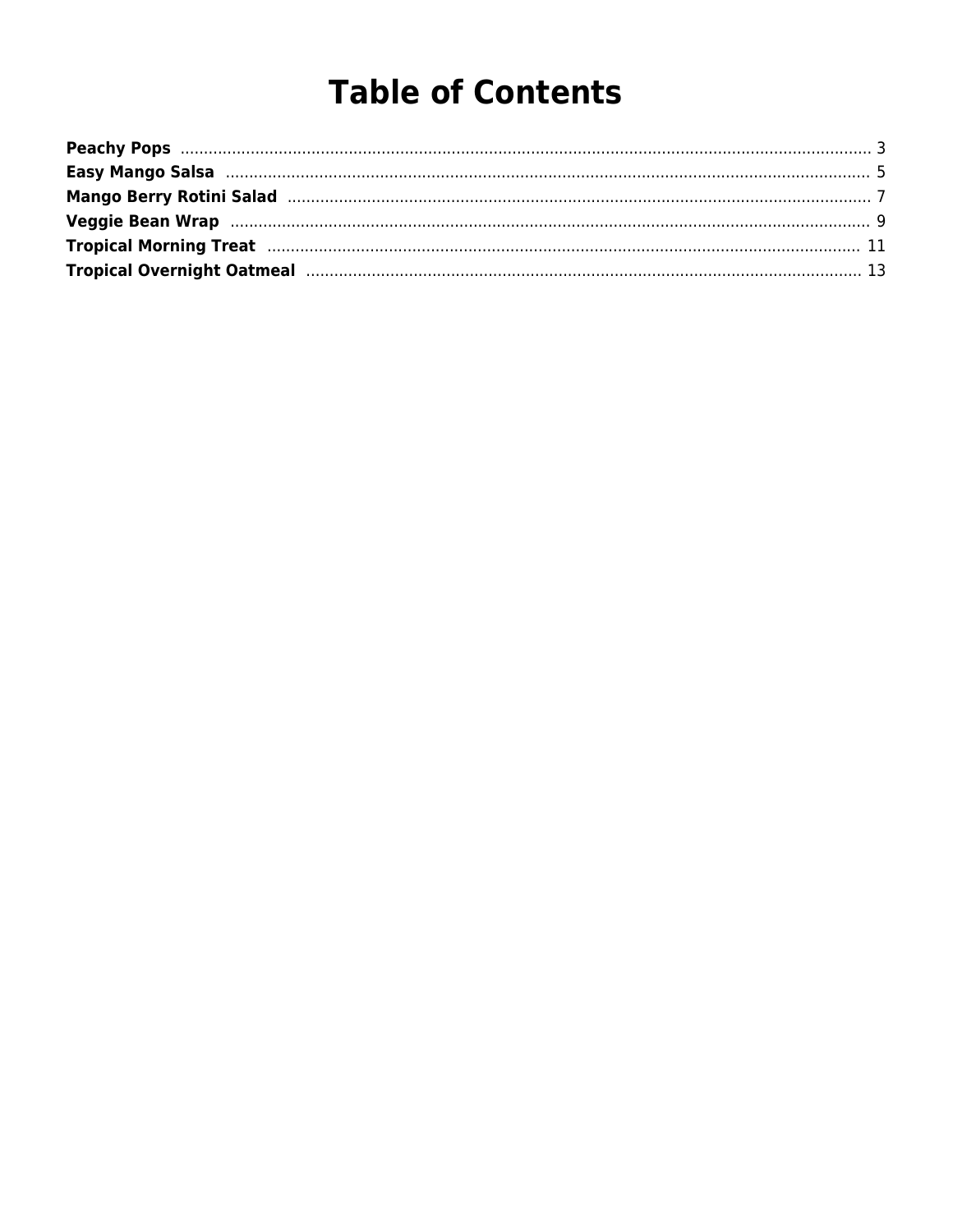# <span id="page-2-0"></span>**Peachy Pops**



#### **Makes:** 6 servings

Peachy pops will be the perfect partner to your playful summer picnic. Enjoy these frosty treats on a hot day.

#### **Ingredients**

- 2 peaches
- 2/3 cup yogurt, low-fat vanilla
- 2 cups orange juice

#### **6 paper cups**

**6 spoons**

#### **Directions**

- 1. Use a knife to remove the skin from the peaches, and to chop the peaches.
- 2. Spoon the peaches into each of the 6 paper cups.
- 3. Place the yogurt in a medium mixing bowl.
- 4. Slowly pour and stir the orange juice into the yogurt. Mix well.
- 5. Pour some of the juice and yogurt mix into each cup to cover the peaches.
- 6. Place a spoon in the center of each cup.

7. Cut 6 squares of aluminum foil big enough to cover the tops of cups. Stab each spoon handle through each piece of foil. The foil will hold the spoon in the center of the cup.

- 8. Place cups in the freezer for at least 4 hours.
- 9. Just before serving, peel the paper cups away from the pops to eat.

#### Source:

Reangulvania Nutrition Education Network and the control of the control of the control of the control of the control of the control of the control of the control of the control of the control of the control of the control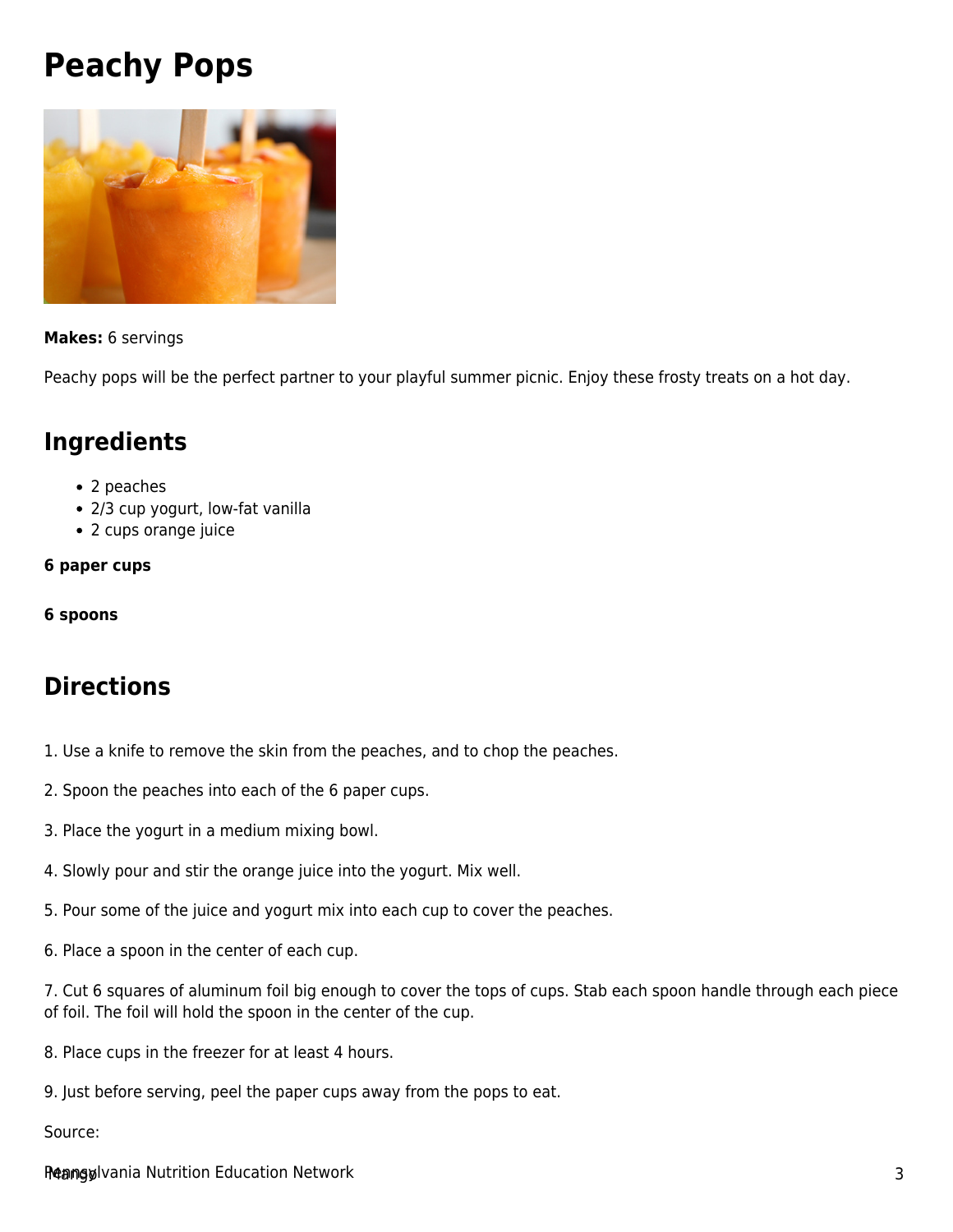**Serving Size:** 1 pop, 1/6 of recipe

| <b>Nutrients</b>      | Amount          |
|-----------------------|-----------------|
| <b>Total Calories</b> | 85              |
| <b>Total Fat</b>      | 1 <sub>g</sub>  |
| Saturated Fat         | 0 g             |
| Cholesterol           | 1 mg            |
| Sodium                | 17 mg           |
| <b>Carbohydrates</b>  | 19 <sub>g</sub> |
| Dietary Fiber         | 1 g             |
| <b>Total Sugars</b>   | 16 <sub>g</sub> |
| Added Sugars included | 3 <sub>g</sub>  |
| <b>Protein</b>        | 2 <sub>g</sub>  |
| Vitamin D             | $0 \text{ mcg}$ |
| Calcium               | 54 mg           |
| Iron                  | 0 <sub>mg</sub> |
| Potassium             | 314 mg          |

Note: only nutrients that are available will show on this display

## **MyPlate Food Groups**

Fruits 3/4 cups

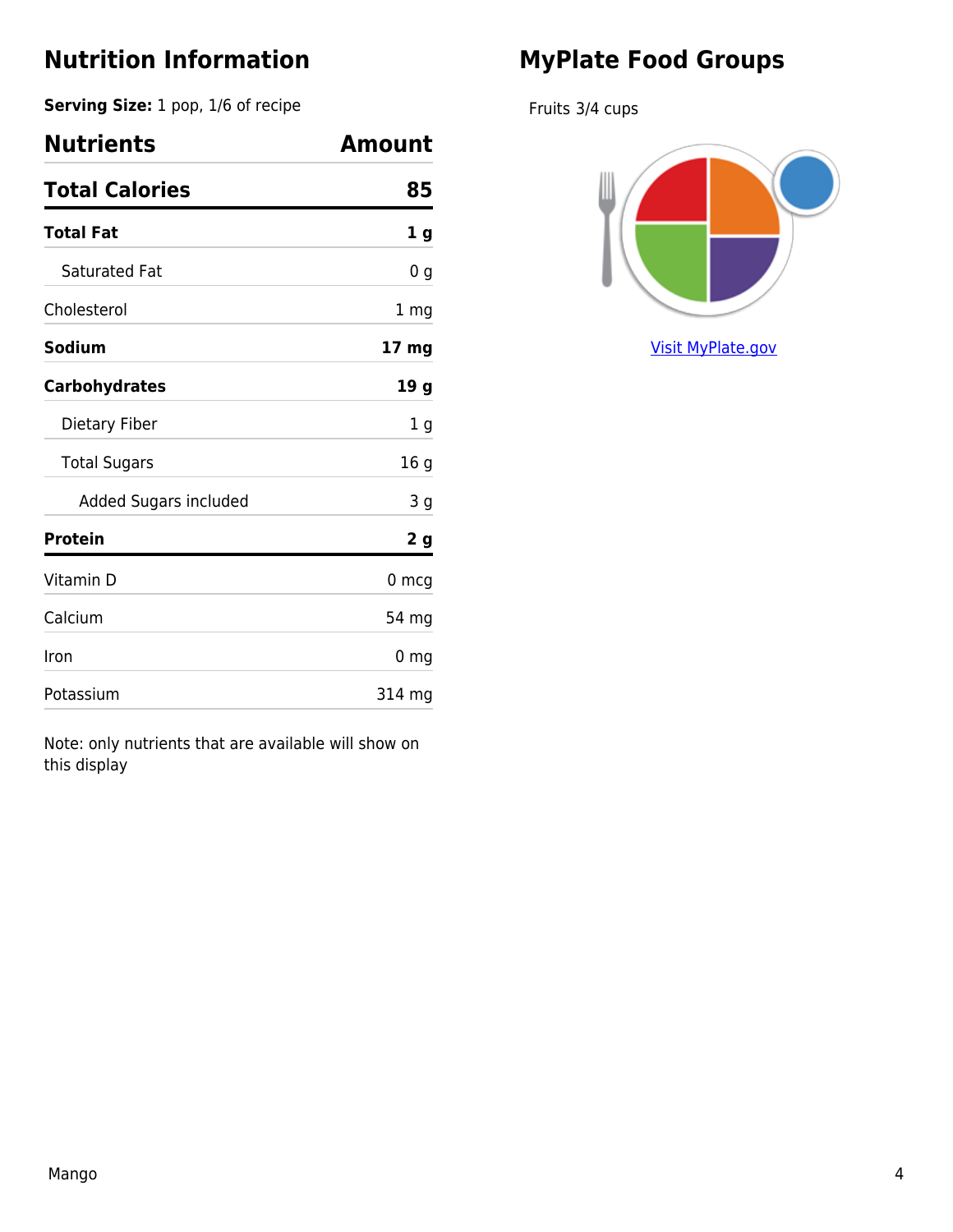## <span id="page-4-0"></span>**Easy Mango Salsa**



**Makes:** 4 Servings **Preparation Time:** 10 minutes

The sweetness of fresh mango combined with savory pepper and onion and the zest of lime give this salsa a balance of flavors that are refreshing and crisp. Serve this appetizer with baked tortilla chips or whole grain crackers for a tasty snack.

#### **Ingredients**

- 1 mango (peeled and chopped)
- 1/4 cup chopped green bell pepper
- 1 green onion, chopped
- 1 lime, juiced (1-2 Tablespoons)

#### **Directions**

1. Peel and chop the mango, be sure to remove the seed.

- 2. Cut the pepper and onion into small pieces.
- 3. Mix all the ingredients together.

#### Source:

Iowa Department of Public Health Iowa Nutrition Network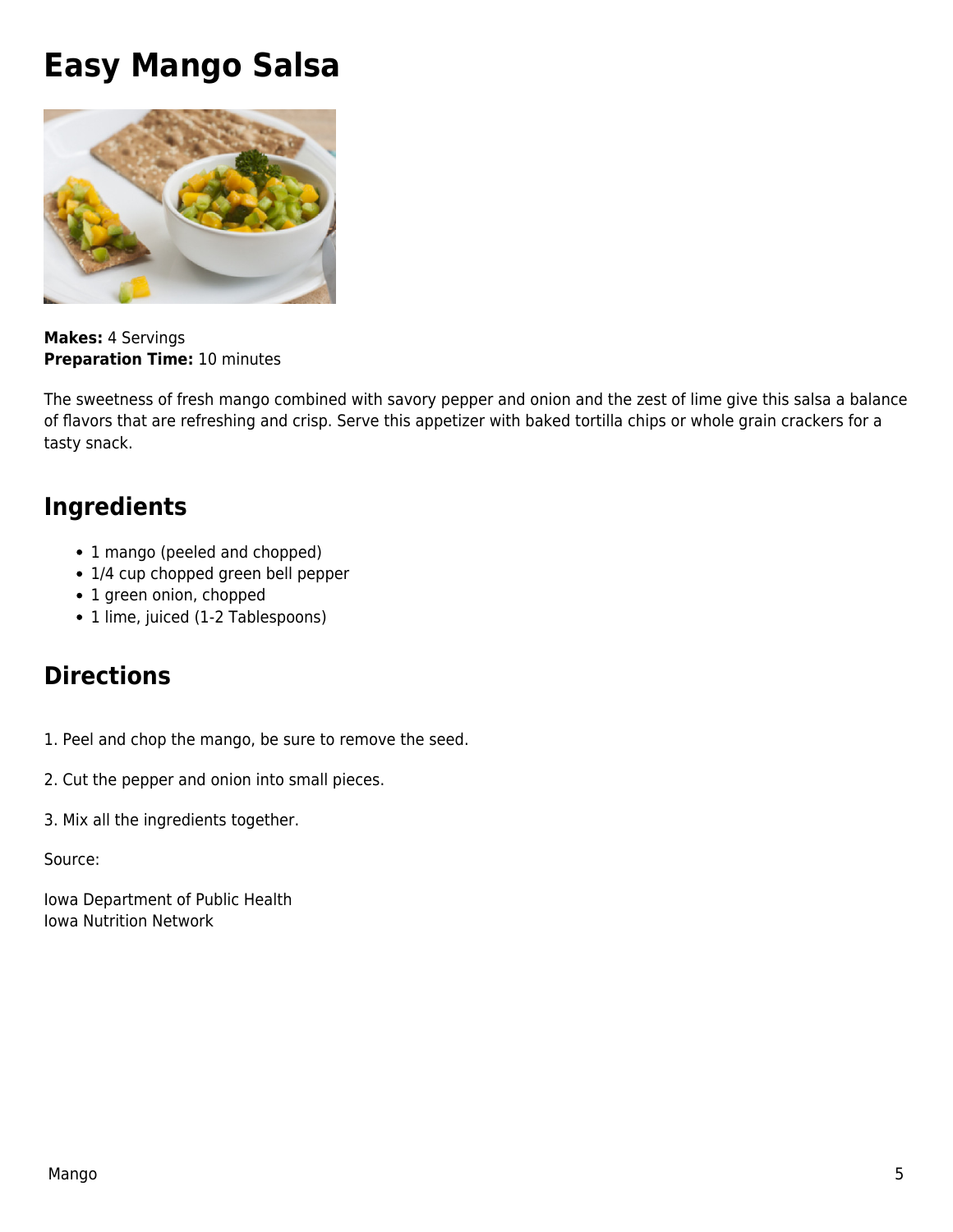**Serving Size:** 1/4 of recipe

| <b>Nutrients</b>      | Amount          |
|-----------------------|-----------------|
| <b>Total Calories</b> | 37              |
| <b>Total Fat</b>      | 0 <sub>g</sub>  |
| <b>Saturated Fat</b>  | 0 g             |
| Cholesterol           | $0 \text{ mg}$  |
| <b>Sodium</b>         | 2 mg            |
| <b>Carbohydrates</b>  | 9 <sub>g</sub>  |
| Dietary Fiber         | 1 g             |
| <b>Total Sugars</b>   | 8 g             |
| Added Sugars included | 0 g             |
| <b>Protein</b>        | 1 g             |
| Vitamin D             | 0 mcg           |
| Calcium               | $12 \text{ mg}$ |
| Iron                  | 0 <sub>mg</sub> |
| Potassium             | 123 mg          |

Note: only nutrients that are available will show on this display

## **MyPlate Food Groups**

Fruits 1/4 cups

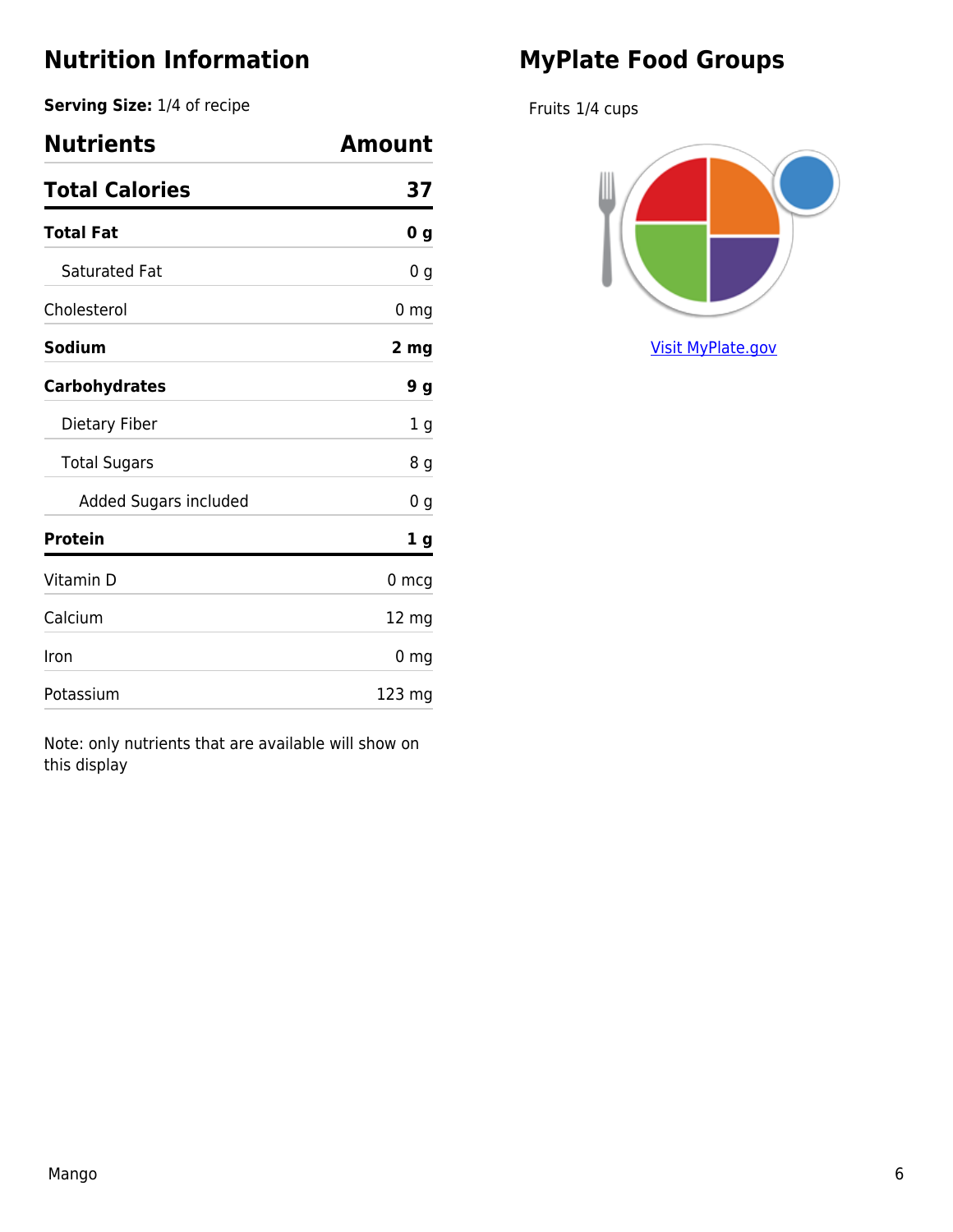# <span id="page-6-0"></span>**Mango Berry Rotini Salad**



**Makes:** 4 Servings **Preparation Time:** 30 minutes

Mango, berries, spinach, and feta cheese make for a colorful twist on pasta salad, with the perfect balance of sweet and tangy.

#### **Ingredients**

- 1 cup (4 oz) whole-wheat rotini pasta, uncooked
- 1 ripe mango
- 1 cup raspberries
- 1 cup blueberries
- 2 cups Fresh Baby Spinach
- 1/2 cup reduced-fat feta cheese

#### **For the vinaigrette:**

- 3 tablespoons extra virgin olive oil
- 2 tablespoons raspberry vinegar
- 1 teaspoon sugar
- 1 teaspoon poppy seeds
- 1/4 teaspoon salt

#### **Directions**

- 1. In a small bowl, whisk vinaigrette ingredients; set aside.
- 2. Boil water and cook rotini according to package instructions. Drain cooked rotini and rinse in cool water.
- 3. While rotini is cooking, cut mango into chunks, removing peel and pit.
- 4. Place salad ingredients in a large bowl; drizzle with vinaigrette. Toss gently.

Source:

Produce For Better Health Foundation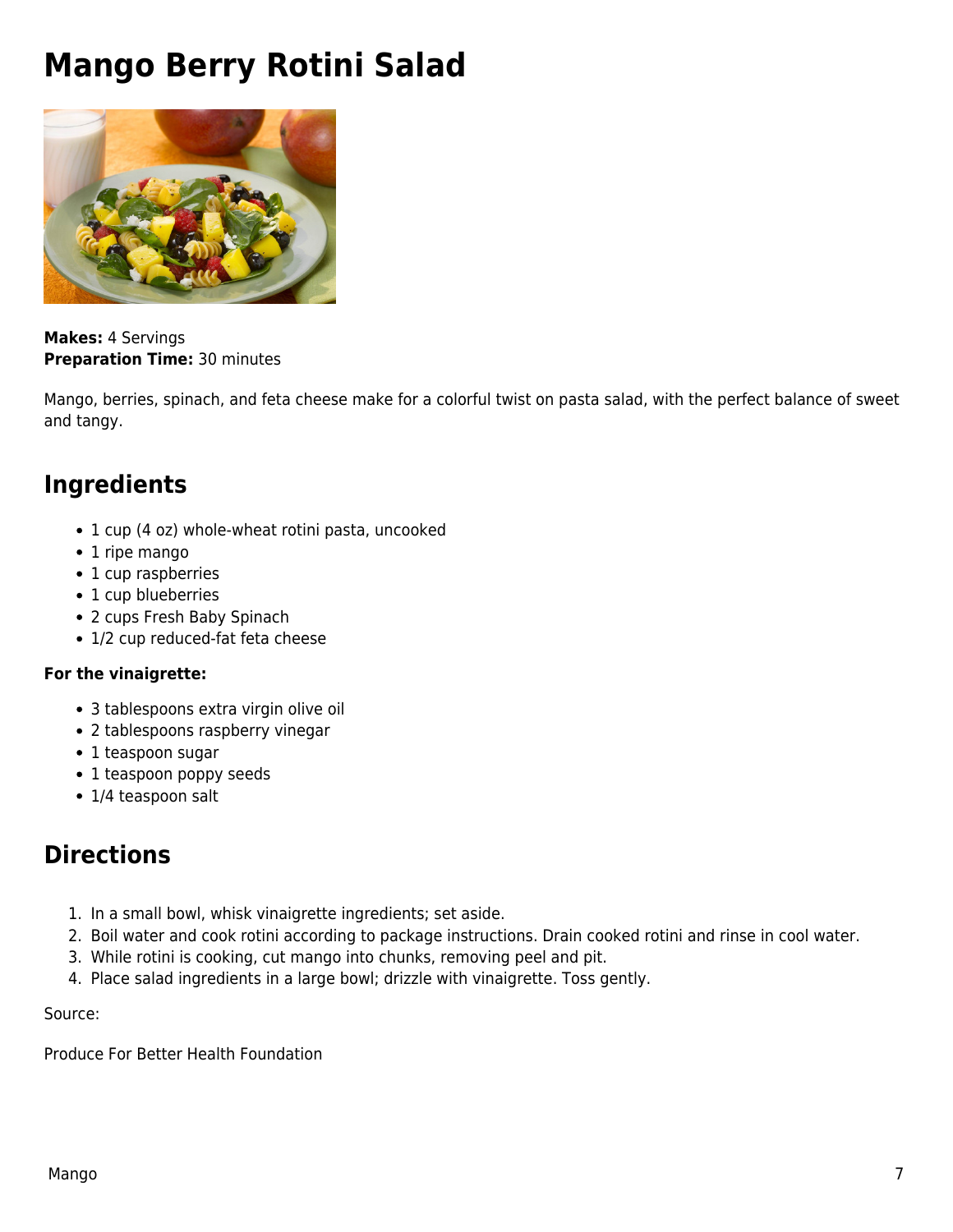**Serving Size:** 1/4 of recipe

| <b>Nutrients</b>      | Amount          |
|-----------------------|-----------------|
| <b>Total Calories</b> | 430             |
| <b>Total Fat</b>      | 15 <sub>g</sub> |
| <b>Saturated Fat</b>  | 3 g             |
| Cholesterol           | 5 mg            |
| Sodium                | 400 mg          |
| <b>Carbohydrates</b>  | 65 g            |
| Dietary Fiber         | 14 g            |
| <b>Total Sugars</b>   | 18 <sub>g</sub> |
| Added Sugars included | 1 g             |
| <b>Protein</b>        | 12 g            |
| Vitamin D             | $0 \text{ mcg}$ |
| Calcium               | 150 mg          |
| Iron                  | 2 mg            |
| Potassium             | 287 mg          |

Note: only nutrients that are available will show on this display

## **MyPlate Food Groups**

| Fruits              | 1 cup      |
|---------------------|------------|
| Vegetables 1/4 cups |            |
| Grains              | 1 ounce    |
| Dairy               | $1/4$ cups |

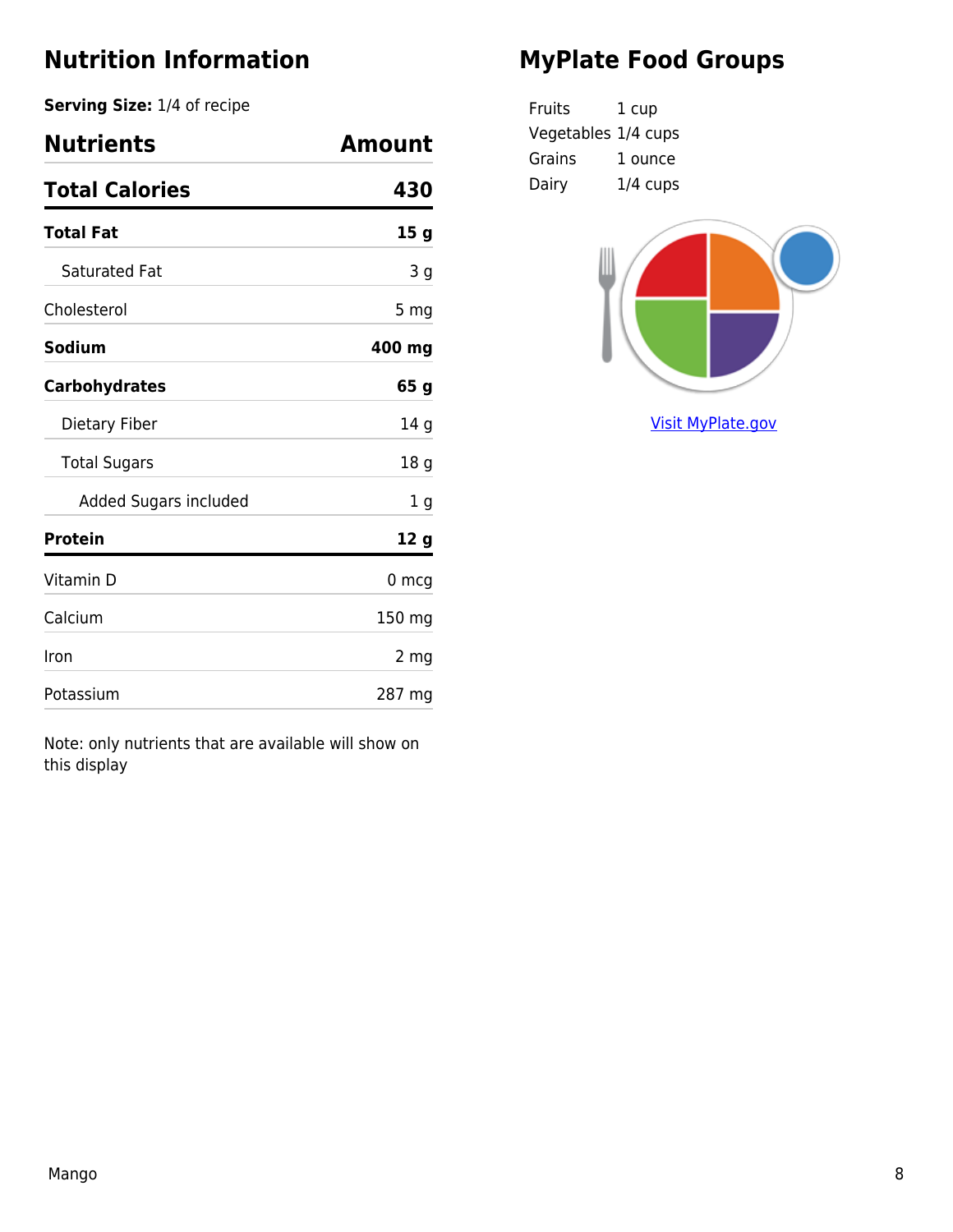# <span id="page-8-0"></span>**Veggie Bean Wrap**



**Makes:** 4 servings **Cook Time:** 25 minutes

These delicious wraps are packed full of flavor and fiber. Mango, cilantro and avocado add a fresh topping to these wraps.

#### **Ingredients**

- 2 green or red bell pepper (seeded and chopped)
- 1 onion (peeled and sliced)
- 1 can black beans, 50% less salt (15 ounce, drained and rinsed)
- 2 mango (chopped)
- 1 lime, juiced
- 1/2 cup fresh cilantro (chopped)
- 1 avocado (peeled and diced)
- 4 flour tortillas (10 inch)

### **Directions**

1. In a nonstick pan, sauté bell peppers and onion for 5 minutes over medium heat. Add beans, stir well. Reduce heat to low and simmer about 5 minutes.

2. In a small bowl, combine mangos, lime juice, cilantro, and avocado. Reserve 1/2 mixture for topping.

3. Fill warmed tortillas with 1/4 bean mixture and 1/4 mango mixture.

4. Fold ends of the tortillas over. Roll up to make wraps. Top veggie bean wraps with remaining mango mixture.

Source:

Healthy Latino Recipes Made with Love California Department of Health Services California Latino 5-A-Day Campaign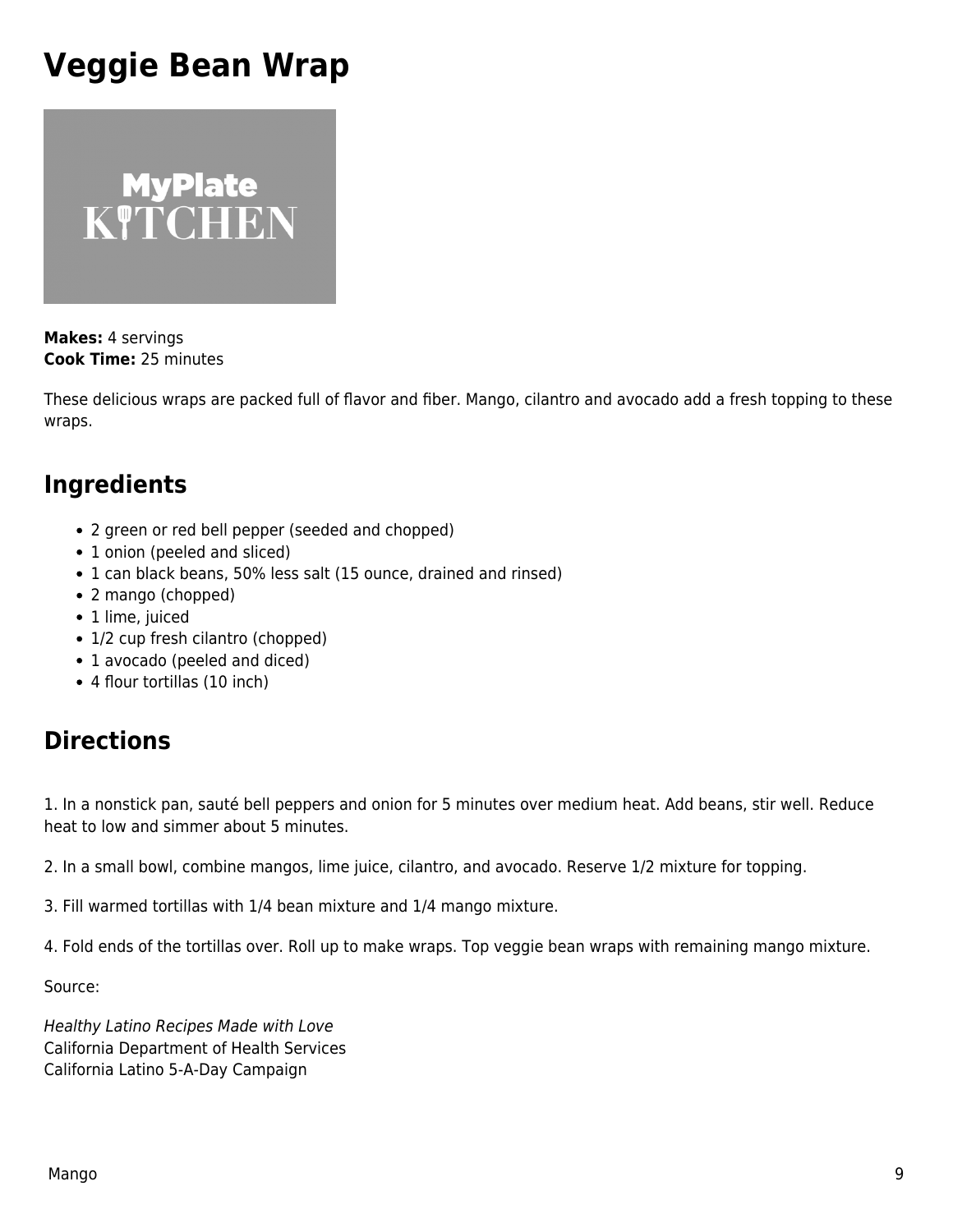**Serving Size:** 1 prepared wrap, 1/4 of recipe (506g)

| <b>Nutrients</b>      | Amount          |
|-----------------------|-----------------|
| <b>Total Calories</b> | 458             |
| Total Fat             | 11 g            |
| <b>Saturated Fat</b>  | 2 <sub>g</sub>  |
| Cholesterol           | 0 <sub>mg</sub> |
| Sodium                | 599 mg          |
| <b>Carbohydrates</b>  | 78 g            |
| Dietary Fiber         | 15 g            |
| <b>Total Sugars</b>   | 19 <sub>g</sub> |
| Added Sugars included | 0 g             |
| Protein               | 15 g            |
| Vitamin D             | 0 <sub>mg</sub> |
| Calcium               | 160 mg          |
| Iron                  | 5 <sub>mg</sub> |
| Potassium             | 939 mg          |

Note: only nutrients that are available will show on this display

## **MyPlate Food Groups**

| Fruits                     | $3/4$ cups   |
|----------------------------|--------------|
| Vegetables                 | 1 1/2 cups   |
| Grains                     | 2 1/2 ounces |
| Protein Foods 2 1/2 ounces |              |

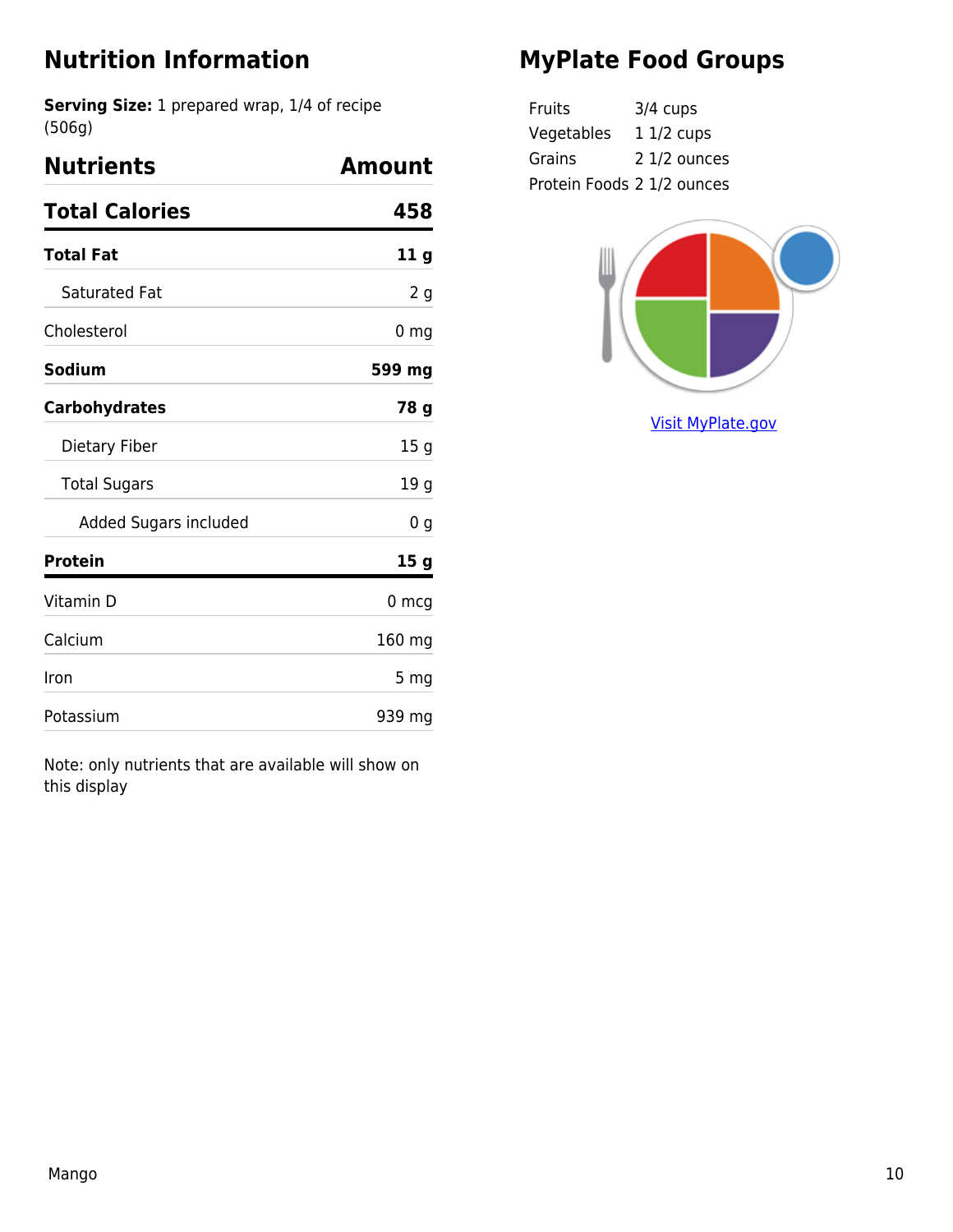# <span id="page-10-0"></span>**Tropical Morning Treat**



#### **Makes:** 4 servings

Enjoy this tasty fruit dish in the morning or as a snack anytime of the day.

#### **Ingredients**

- 1/4 cup orange juice
- 1 apple
- 1 orange
- 1 banana

#### **Directions**

- 1. Place orange juice in bowl.
- 2. Wash apple and dry. Remove the seeds and dice. Coat apple surfaces with orange juice to prevent browning.
- 3. Peel orange and break into sections. Cut sections into small pieces.
- 4. Peel and slice banana into 1/4 inch circles.
- 5. Combine all fruit and orange juice lightly in a bowl and mix together. Chill or serve immediately.

Source:

University of Wyoming, Cooperative Extension, Cent\$ible Nutrition Cook Book, p.fv-21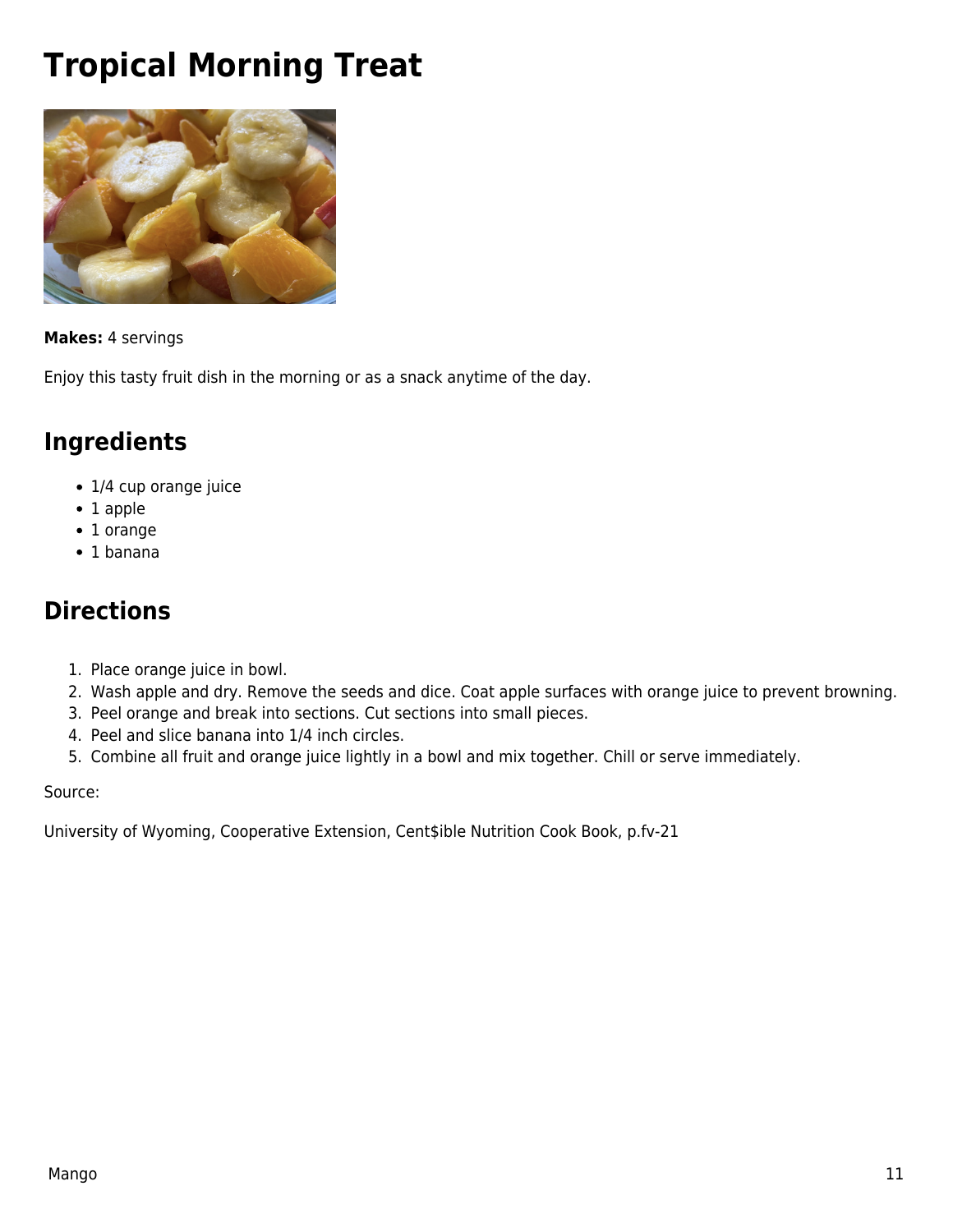**Serving Size:** 1/2 cup, 1/4 of recipe (114g)

| <b>Nutrients</b>      | Amount          |
|-----------------------|-----------------|
| <b>Total Calories</b> | 67              |
| <b>Total Fat</b>      | 0 <sub>g</sub>  |
| <b>Saturated Fat</b>  | 0 g             |
| Cholesterol           | 0 <sub>mg</sub> |
| Sodium                | 1 mg            |
| <b>Carbohydrates</b>  | 17 g            |
| Dietary Fiber         | 2 <sub>g</sub>  |
| <b>Total Sugars</b>   | 12 <sub>g</sub> |
| Added Sugars included | 0 <sub>g</sub>  |
| <b>Protein</b>        | 1 g             |
| Vitamin D             | 0 mcg           |
| Calcium               | 18 mg           |
| Iron                  | 0 <sub>mg</sub> |
| Potassium             | 233 mg          |

Note: only nutrients that are available will show on this display

## **MyPlate Food Groups**

Fruits 3/4 cups

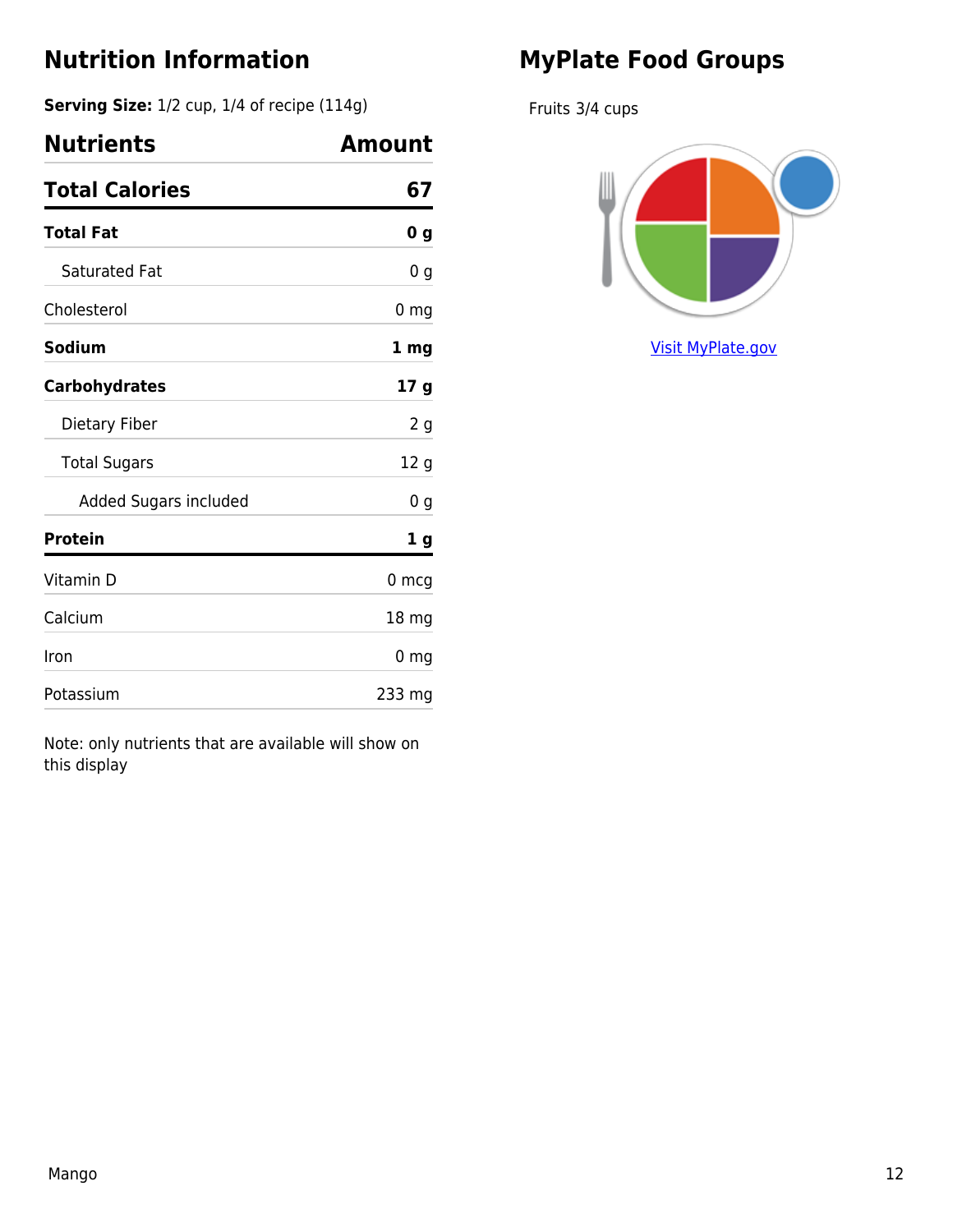# <span id="page-12-0"></span>**Tropical Overnight Oatmeal**



**Makes:** 2 Servings **Preparation Time:** 5 minutes

Breakfast is a snap with a quick step the night before. Mix oats with yogurt and refrigerate overnight. Add bananas and pineapple chunks in the morning.

#### **Ingredients**

- 2/3 cup old fashion oats (uncooked)
- 2/3 cup non-fat milk
- 2/3 cup non-fat Greek yogurt
- 1/8 teaspoon ground allspice
- 1 cup fresh pineapple chunks
- 1 medium banana, sliced
- 2 tablespoons sliced almonds

#### **Directions**

- 1. Mix oats, milk, yogurt and allspice in two bowls or glass jars.
- 2. Cover and refrigerate overnight.
- 3. Just before serving, add pineapple, banana, and almonds.

#### Source:

Produce for Better Health